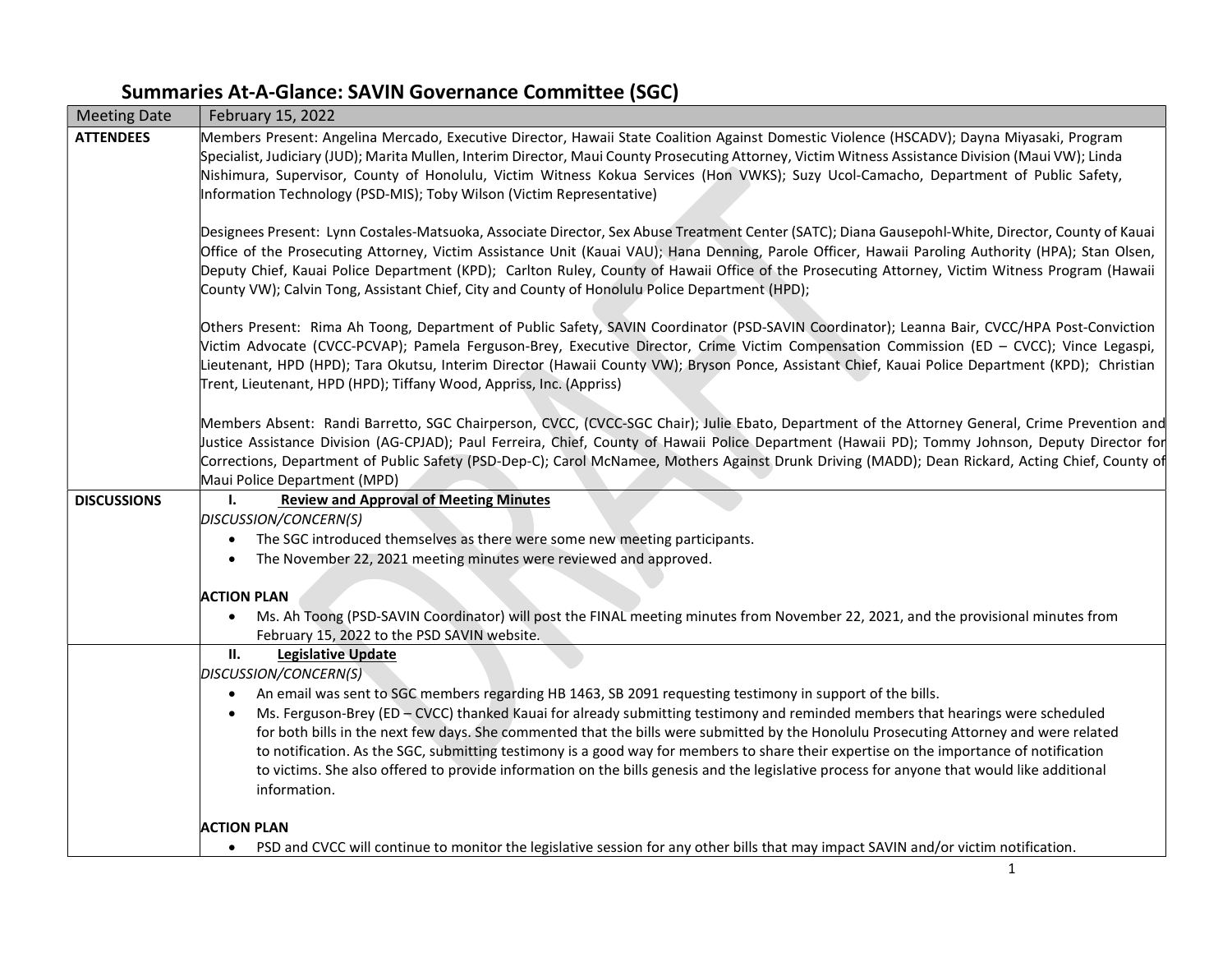|                    | • SAVIN Marketing and Swag                                                                                                                                                                                                                                                                                |
|--------------------|-----------------------------------------------------------------------------------------------------------------------------------------------------------------------------------------------------------------------------------------------------------------------------------------------------------|
|                    | DISCUSSION/CONCERN(S)                                                                                                                                                                                                                                                                                     |
|                    | Swag Distribution:                                                                                                                                                                                                                                                                                        |
|                    | • Swag orders were submitted by SGC members. The swag orders will be fulfilled as time allows. There have been some delays in ordering<br>shipping materials and with mail.                                                                                                                               |
| $\bullet$          | The Hawai'i State Ethics Commission confirmed informational items such as posters, brochures, and pens can be distributed between state<br>agencies, including to the Legislature. Posters, brochures, and pens will be distributed to the Legislature later today.                                       |
| $\bullet$          | Lt. Legaspi, Lieutenant (HPD) requested a poster and brochures.                                                                                                                                                                                                                                           |
|                    | SAVIN TV Advertising Campaign:                                                                                                                                                                                                                                                                            |
|                    | A request for proposals for a new TV advertising campaign will be posted in early 2022.                                                                                                                                                                                                                   |
|                    | SAVIN Radio Advertising Campaign:                                                                                                                                                                                                                                                                         |
| $\bullet$          | The Neighbor Island radio campaign begins the week of February $14th$ . The campaign includes a 30-second ad and a short interview with Mr.<br>Johnson (PSD Dep-C). The ads will run on 16 different radio stations. The campaign also includes web advertising on each of the radio station<br>websites. |
|                    | Appriss Google Ads:                                                                                                                                                                                                                                                                                       |
| $\bullet$          | The Google ad campaign through Appriss ended in December.                                                                                                                                                                                                                                                 |
|                    | Hear Me! Podcast:                                                                                                                                                                                                                                                                                         |
| $\bullet$          | The episode highlighting SAVIN was recorded and is currently being edited.                                                                                                                                                                                                                                |
|                    | PavHawaii.com:                                                                                                                                                                                                                                                                                            |
| $\bullet$          | The design phase is complete, and the website team is working to develop the content of the website. The team is currently reviewing and<br>exhaustive list of victims' rights and opportunities for participation throughout the different stages of the post-conviction criminal justice<br>system.     |
|                    | The plan is to publish the website mid-year 2022.                                                                                                                                                                                                                                                         |
|                    | Brochure Translation and Printing:                                                                                                                                                                                                                                                                        |
| $\bullet$          | Brochure translation is on hold. The information in the brochures may need to be updated once the transition to the new VINE platform is<br>complete.                                                                                                                                                     |
| <b>ACTION PLAN</b> |                                                                                                                                                                                                                                                                                                           |
|                    | Ms. Ah Toong (PSD-SAVIN Coordinator) will distribute the Swag orders.                                                                                                                                                                                                                                     |
|                    | Ms. Ah Toong (PSD-SAVIN Coordinator) will gather more data on the language needs of underserved populations and contact Language<br>Services Hawaii to start getting a quote for translation of the SAVIN brochures (on hold).                                                                            |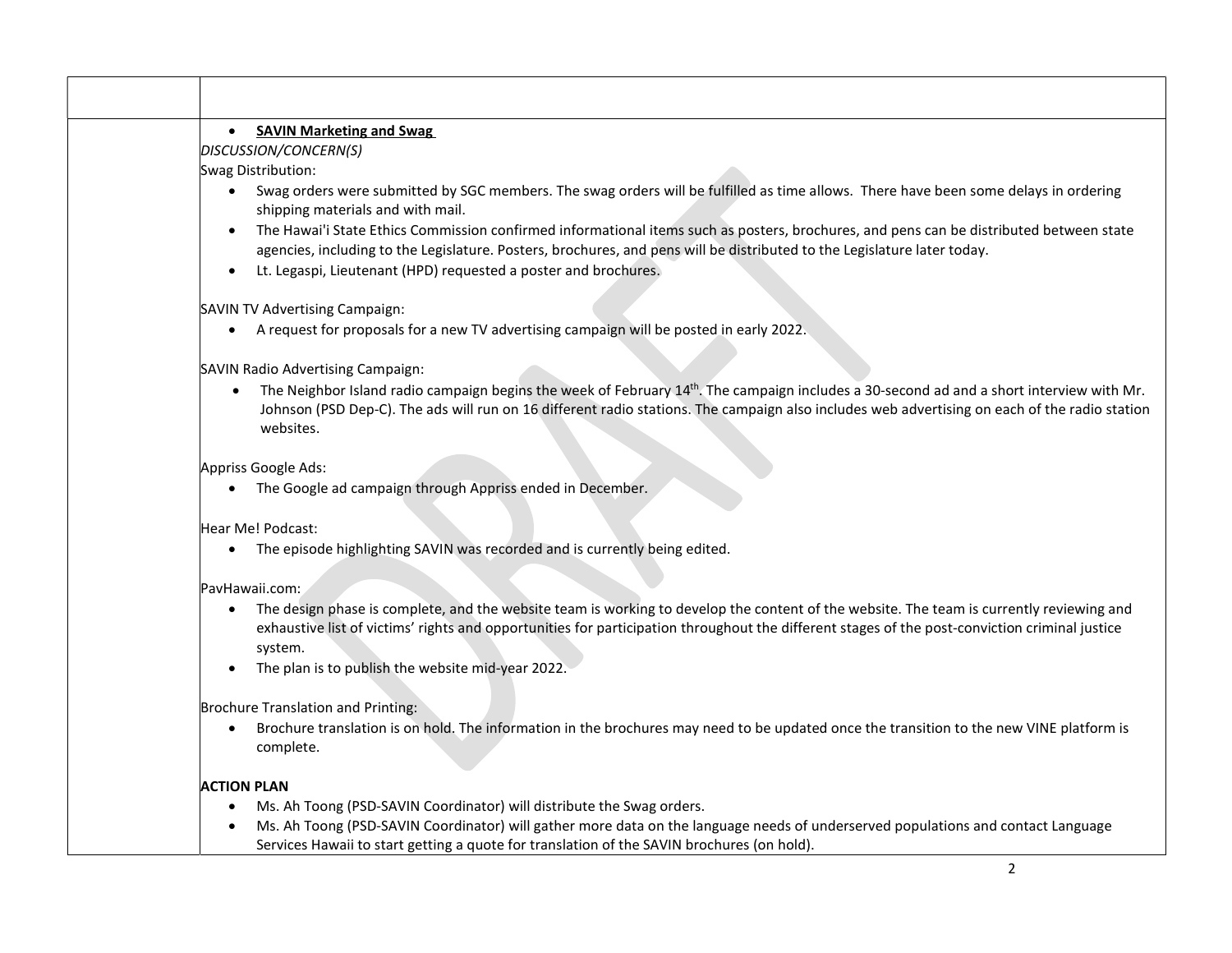| П.<br><b>Notification Settings</b>                                                                                                                                                                                                                                                                                                                   |
|------------------------------------------------------------------------------------------------------------------------------------------------------------------------------------------------------------------------------------------------------------------------------------------------------------------------------------------------------|
| DISCUSSION/CONCERN(S)                                                                                                                                                                                                                                                                                                                                |
| Death Notifications and Delete Dates:                                                                                                                                                                                                                                                                                                                |
| The Department of the Attorney General clarified that SAVIN can confirm to victims and family members that an offender has died in<br>custody.                                                                                                                                                                                                       |
| The language in the notification will remain the same. If a victim calls SAVIN or RAVS, staff will be able to confirm the reason for the<br>notification.                                                                                                                                                                                            |
| Upcoming Release Notifications:                                                                                                                                                                                                                                                                                                                      |
| After the transition to the new VINE platform, a new notification type will be developed to address this issue.<br>$\bullet$                                                                                                                                                                                                                         |
| SAVIN & Hard Copy Notification Requests                                                                                                                                                                                                                                                                                                              |
| Several iterations of the standard hard copy notification requests have been drafted and reviewed by the Victim Witness Directors. The<br>$\bullet$<br>RAVS program also provided feedback from the standpoint of how the facilities actually track and fulfil notification requests they receive<br>directly.                                       |
| <b>ACTION PLAN</b>                                                                                                                                                                                                                                                                                                                                   |
| Ms. Ah Toong (PSD-SAVIN Coordinator) will draft a revised hard copy notification request packet and share it with the Victim Witness<br>$\bullet$<br>Directors for finalization.                                                                                                                                                                     |
| Ms. Ah Toong (PSD-SAVIN Coordinator) will continue discussing "upcoming release" notification configuration options with Appriss.<br>$\bullet$                                                                                                                                                                                                       |
| III.<br><b>OffenderTrack Outages</b>                                                                                                                                                                                                                                                                                                                 |
| DISCUSSION/CONCERN(S)                                                                                                                                                                                                                                                                                                                                |
| There were several outages to PSD's offender management system (OffenderTrack) at the end of December and beginning of January.<br>$\bullet$<br>The outages were triggered by extreme weather that resulted in a transformer becoming flooded causing a power outage downtown.<br>The outage impacted the server drives and they had to be replaced. |
| The Request for Proposals for a replacement for OffenderTrack is scheduled to be published before the end of February. Vendors have                                                                                                                                                                                                                  |
| been doing ongoing demonstrations of their systems with PSD staff. However, full replacement of the system is likely still several years                                                                                                                                                                                                             |
| out as the process can take a while to complete.                                                                                                                                                                                                                                                                                                     |
|                                                                                                                                                                                                                                                                                                                                                      |
| IV.<br><b>Monthly SAVIN Reporting</b>                                                                                                                                                                                                                                                                                                                |
| DISCUSSION/CONCERN(S)                                                                                                                                                                                                                                                                                                                                |
| SAVIN/VINE Utilization:                                                                                                                                                                                                                                                                                                                              |
| The "VINE Searches by Month" graph shows searches increased slightly in December. Overall, on average there are 3,000 - 4,000<br>$\bullet$                                                                                                                                                                                                           |
| searches per month. The "Registrations by Month" graph shows registrations are still lower than last year. As noted during the last SGC                                                                                                                                                                                                              |
| meeting, registrations may be down due to all the sentencing delays the courts are experiencing during the pandemic.                                                                                                                                                                                                                                 |
| The "Notifications by Month and Type" graph shows that the total number of notifications fluctuates month to month but remains<br>$\bullet$                                                                                                                                                                                                          |
| consistent year to year. Text and email notifications remain the primary ways people choose to get notified.                                                                                                                                                                                                                                         |
| Data and System Tests                                                                                                                                                                                                                                                                                                                                |
| • There were 18 Resynchronization Reports (Resyncs) and five (5) resulted in notifications that had to be manually checked by PSD.                                                                                                                                                                                                                   |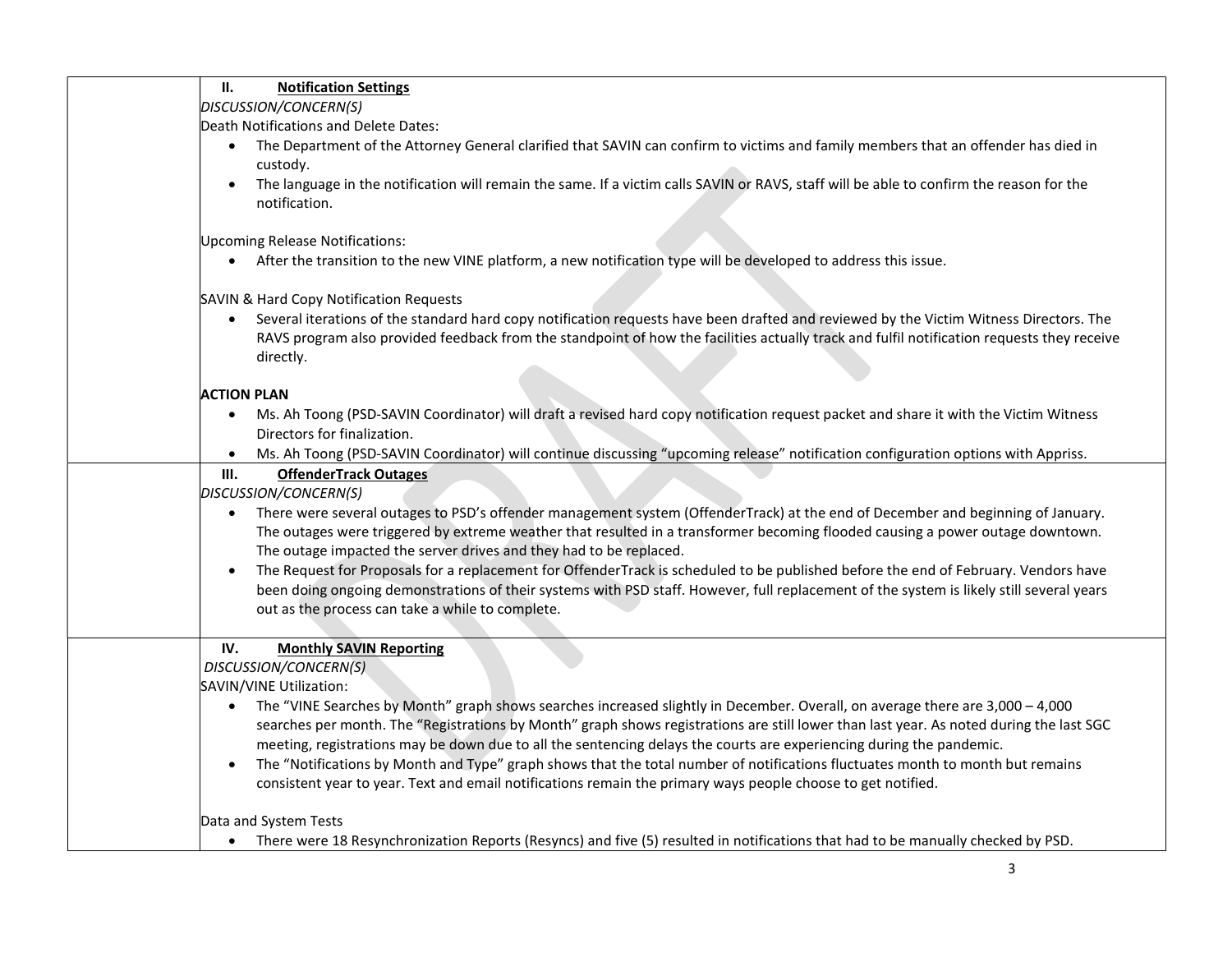|           | There were 3 manual data tests: 1) "Daily" notification checks on a sample of 726 notifications (53.1%). The error rate for December was                                                                                                                                                                                                                                                                               |
|-----------|------------------------------------------------------------------------------------------------------------------------------------------------------------------------------------------------------------------------------------------------------------------------------------------------------------------------------------------------------------------------------------------------------------------------|
|           | 7.2% and errors were primarily due to duplicate or missed notifications during the outage from 12/26 to 12/31. 2) Review of release and<br>transfer notification triggers. Thirteen (13) of the 26 triggers were incorrectly configured or not applicable (50%). 3) Research on<br>notifications related to electronic monitoring furlough (EMF) status offenders. Between July and November, 11 offenders were placed |
|           | on EMF status at Maui County Correctional Facility.                                                                                                                                                                                                                                                                                                                                                                    |
|           | SAVIN Inquiry Reports & Appriss Tickets:                                                                                                                                                                                                                                                                                                                                                                               |
|           | Zero (0) inquiry forms were submitted or closed in December. Ten (10) of the open/pending inquiries are related to HPA, and the<br>$\bullet$<br>average number of days open/pending continues to grow each month. Issues will be resolved when the HPA notifications are                                                                                                                                               |
|           | reconfigured during the transition to the new VINE platform. One (1) inquiry is related to "upcoming release" notifications for an<br>offender with "sentenced with pending charge" status.                                                                                                                                                                                                                            |
| $\bullet$ | Zero (0) Appriss tickets were opened in December and one (1) ticket was closed. The list of language options disappeared from the                                                                                                                                                                                                                                                                                      |
|           | Google translate drop down on VINELink, and Appriss was able to quickly resolve the issue so the ticket was closed. There are six (6)<br>tickets still "open" that should be addressed through the transition to the new VINE platform.                                                                                                                                                                                |
|           | Contacts, Training & Outreach                                                                                                                                                                                                                                                                                                                                                                                          |
| $\bullet$ | SAVIN did not host any trainings in December.                                                                                                                                                                                                                                                                                                                                                                          |
| $\bullet$ | There were fifty-five (55) calls to the Appriss VSR line. There was also one (1) calls to the SAVIN line and one (1) call to the SAVIN<br>Coordinator. The call to the SAVIN Coordinator was regarding an offender who was picked up on a bench warrant and his information<br>was not showing correctly on VINE.                                                                                                      |
|           |                                                                                                                                                                                                                                                                                                                                                                                                                        |
|           | <b>SAVIN Funds</b>                                                                                                                                                                                                                                                                                                                                                                                                     |
| $\bullet$ | SAVIN collections were a little lower than average in December. Collections for KCCC and WCF were made, but not reported in time for<br>the SAVIN Monthly Report due to processing delays at the end of the year.                                                                                                                                                                                                      |
| $\bullet$ | The SAVIN fund balance is \$1,007,539.88 as of 12/31/21.                                                                                                                                                                                                                                                                                                                                                               |
| $\bullet$ | The full reconciliation for fiscal year 2021 is pending.                                                                                                                                                                                                                                                                                                                                                               |
|           | <b>ACTION PLAN</b>                                                                                                                                                                                                                                                                                                                                                                                                     |
| $\bullet$ | PSD will continue to conduct analysis and documentation on how different types of notifications function.                                                                                                                                                                                                                                                                                                              |
| $\bullet$ | Ms. Ah Toong (PSD-SAVIN Coordinator) will draft the SAVIN Semi-Annual Report, including updated survey information.                                                                                                                                                                                                                                                                                                    |
| V.        | <b>Transition to VINE Standard</b>                                                                                                                                                                                                                                                                                                                                                                                     |
|           | DISCUSSION/CONCERN(S)                                                                                                                                                                                                                                                                                                                                                                                                  |
|           | Review of notification issues on the old platform continues so the issues do not persist once we move to the new system.<br>The original timeline to complete the transition by the end of February 2022, has been pushed back to ensure issues are addressed. The                                                                                                                                                     |
| $\bullet$ | new go-live date is scheduled for July 2022. Training on the new platform will be conducted after the go-live date.                                                                                                                                                                                                                                                                                                    |
| $\bullet$ | Ms. Wood (Appriss) added that there are several pre-recorded trainings, and Appriss can assist with creating custom trainings as<br>needed.                                                                                                                                                                                                                                                                            |
|           | Ms. Ah Toong (PSD-SAVIN Coordinator) was nominated to be on the VINE Advisory Committee (VAC). The first meeting is next week. She                                                                                                                                                                                                                                                                                     |
|           | will be able to network with other states, learn what issues and resolutions they have implemented, and provide feedback on the VINE                                                                                                                                                                                                                                                                                   |